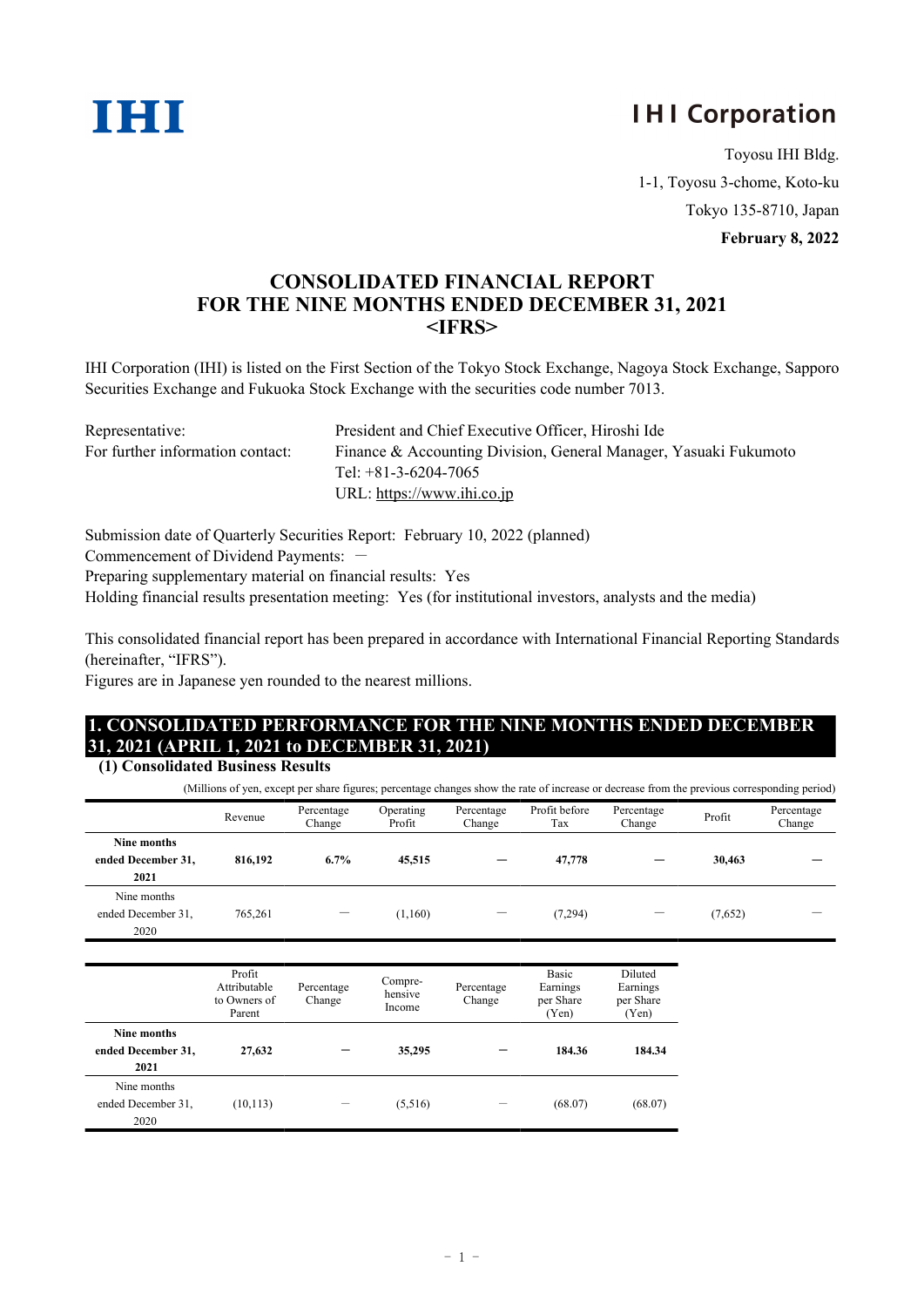#### **(2) Consolidated Financial Position**

|                         |                     |         |                                            | (Millions of yen)                                      |
|-------------------------|---------------------|---------|--------------------------------------------|--------------------------------------------------------|
|                         | <b>Total Assets</b> | Equity  | Equity Attributable to<br>Owners of Parent | Ratio of Equity<br>Attributable to<br>Owners of Parent |
| As of December 31, 2021 | 1.820.826           | 354,041 | 330,058                                    | 18.1%                                                  |
| As of March 31, 2021    | 1.832.891           | 327,727 | 300,769                                    | 16.4%                                                  |

### **2. DIVIDENDS**

|                           |                     |                    |                    |          | (Yen)  |  |  |
|---------------------------|---------------------|--------------------|--------------------|----------|--------|--|--|
|                           | Dividends per Share |                    |                    |          |        |  |  |
| (Record Date)             | End of 1st Quarter  | End of 2nd Quarter | End of 3rd Quarter | Year-end | Annual |  |  |
| Fiscal year ended         |                     | 0.00               |                    | 0.00     | 0.00   |  |  |
| March 31, 2021            |                     |                    |                    |          |        |  |  |
| Fiscal year ending        |                     |                    |                    |          |        |  |  |
| March 31, 2022            |                     | 30.00              |                    |          |        |  |  |
| Fiscal year ending        |                     |                    |                    | 40.00    | 70.00  |  |  |
| March 31, 2022 (Forecast) |                     |                    |                    |          |        |  |  |

(Note) Revisions to the dividend forecasts most recently announced: Yes

# **3. CONSOLIDATED FORECASTS OF RESULTS FOR THE FISCAL YEAR ENDING MARCH 31, 2022 (APRIL 1, 2021 to MARCH 31, 2022)**

|           |           |         |                         |        |                      |        |                                            |        | (Millions of yen, except per share figures; percentages show the rate of changes from the previous fiscal year) |
|-----------|-----------|---------|-------------------------|--------|----------------------|--------|--------------------------------------------|--------|-----------------------------------------------------------------------------------------------------------------|
|           | Revenue   |         | <b>Operating Profit</b> |        | Profit before<br>Tax |        | Profit Attributable<br>to Owners of Parent |        | <b>Basic Earnings</b><br>per Share<br>(Yen)                                                                     |
| Full-year | 1.190.000 | $6.9\%$ | 80,000                  | 186.1% | 70,000               | 153.5% | 40,000                                     | 205.5% | 266.88                                                                                                          |

(Note) Revisions to the forecasts of results most recently announced: Yes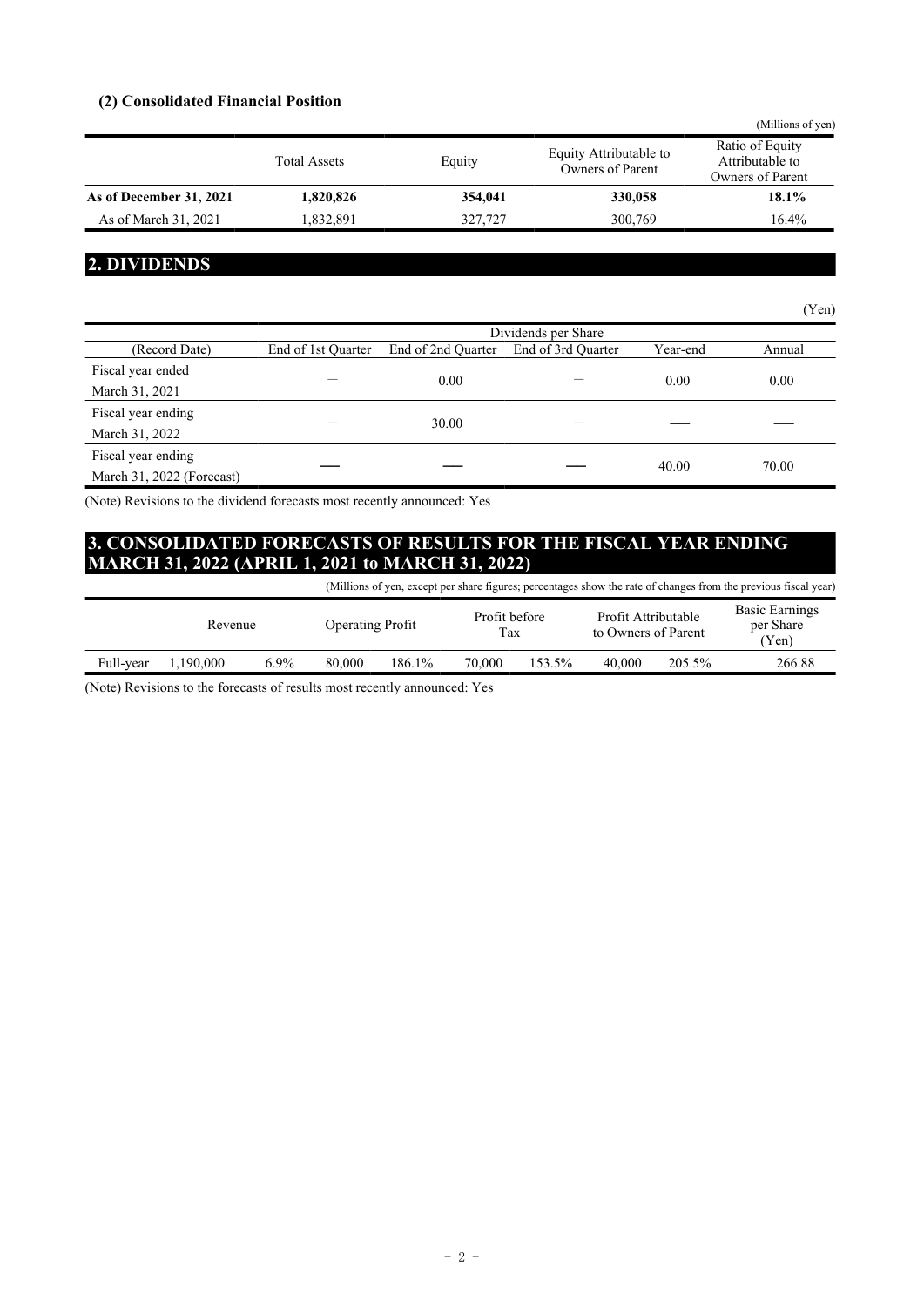### **\* NOTES**

**(1) Changes in significant subsidiaries during the nine months (Changes in specified subsidiaries accompanying changes in scope of consolidation):** Not applicable

#### **(2) Changes in accounting policies and changes in accounting estimates**

- (i) Changes in accounting policies required by IFRS: Not applicable
- (ii) Changes in accounting policies due to other reasons: Not applicable
- (iii) Changes in accounting estimates: Not applicable

#### **(3) Number of shares issued (Ordinary shares):**

| (1)   | Number of shares issued at the end of the period (including treasury shares) |                    |  |  |  |  |
|-------|------------------------------------------------------------------------------|--------------------|--|--|--|--|
|       | As of December 31, 2021                                                      | 154,679,954 shares |  |  |  |  |
|       | As of March 31, 2021                                                         | 154,679,954 shares |  |  |  |  |
| (11)  | Number of treasury shares owned at the end of the period                     |                    |  |  |  |  |
|       | As of December 31, 2021                                                      | 3,430,719 shares   |  |  |  |  |
|       | As of March 31, 2021                                                         | 6,165,348 shares   |  |  |  |  |
| (111) | Average number of shares outstanding during the period                       |                    |  |  |  |  |
|       | Nine months ended December 31, 2021                                          | 149,881,918 shares |  |  |  |  |
|       | Nine months ended December 31, 2020                                          | 148,578,118 shares |  |  |  |  |

\* This consolidated financial report is not subjected to quarterly reviews by certified public accountant or accounting auditor.

### \* Proper use of forecast of results, and other special matters

(Cautionary statements on forward-looking statements)

Earnings estimates made in this report and other statements that are not historical facts are forward-looking statements about the future performance of the IHI Group. These statements are based on management's assumptions and beliefs in light of the information currently available to it and therefore readers should not place undue reliance on them. IHI cautions that a number of important factors such as political and general economic conditions and the yen exchange rate including its rate against US dollar could cause actual results to differ materially from those discussed in the forward-looking statements, etc.

(How to obtain supplementary material on financial results)

The supplementary material on financial results shall be posted on IHI's website.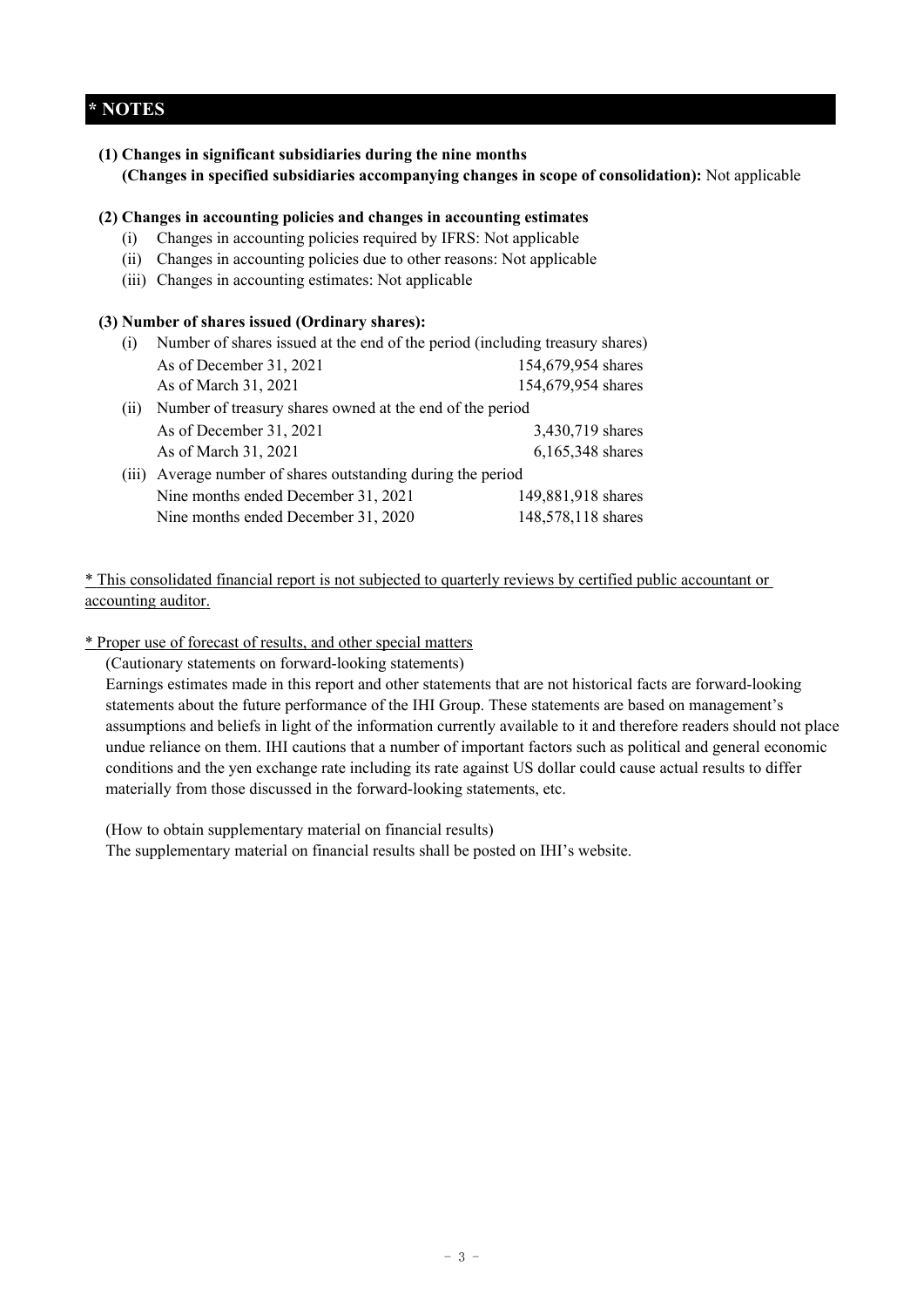### **1. QUALITATIVE INFORMATION REGARDING CONSOLIDATED RESULTS**

### **(1) EXPLANATION REGARDING BUSINESS RESULTS**

During the nine months ended December 31, 2021, there was an easing of restrictions on activity that had been imposed following the spread of COVID-19, as well as signs of a rally in production and consumption activity, but the prolongation of the impact of semiconductor shortages and soaring raw material prices have hindered the recovery of the Japanese economy. For the world economy, the spread of vaccinations and implementation of economic policies led to signs of a revival, primarily in Europe and the U.S., but the recovery has been slow in emerging countries and developing countries. Both in Japan and overseas, the economic outlook is uncertain due to factors such as the spread of new variants of COVID-19 leading to the imposition of restrictions on economic activity.

In the IHI Group's main business, the Civil aero engines Business is affected by COVID-19 and long-distance international routes are still affected by the continuation of immigration restrictions. On the other hand, the demand for aero transportation on domestic and short-distance international routes is recovering, and along with this the sales of spare parts are on the rise.

In the Vehicular turbochargers Business the number of delivery is sluggish because of the shortage of semiconductors in the automobile industry and the production adjustment due to supply chain disruption caused by the restrictions on economic activity with the spread of COVID-19. It is expected that the shortage of semiconductors will be resolved and the supply chain will return to normal, and the production of automobile company will return to normal next fiscal year.

Under this business environment, orders received of the IHI Group during the nine months ended December 31, 2021 increased 23.5% from the previous corresponding period to ¥843.8 billion. Revenue increased 6.7% from the previous corresponding period to ¥816.1 billion.

In terms of profitability, all the profit items turned profitable. Operating profit increased ¥46.6 billion to ¥45.5 billion due mainly to increased revenue in the Nuclear energy Business and the Heat treatment and surface engineering Business, and increased sales of spare parts in the Civil aero engines Business in addition to sale of property, plant and equipment. Profit before tax increased ¥55.0 billion to ¥47.7 billion, an increase in profit margin due to factors such as improvements in foreign exchange gain / loss. Profit attributable to owners of parent increased ¥37.7 billion to ¥27.6 billion.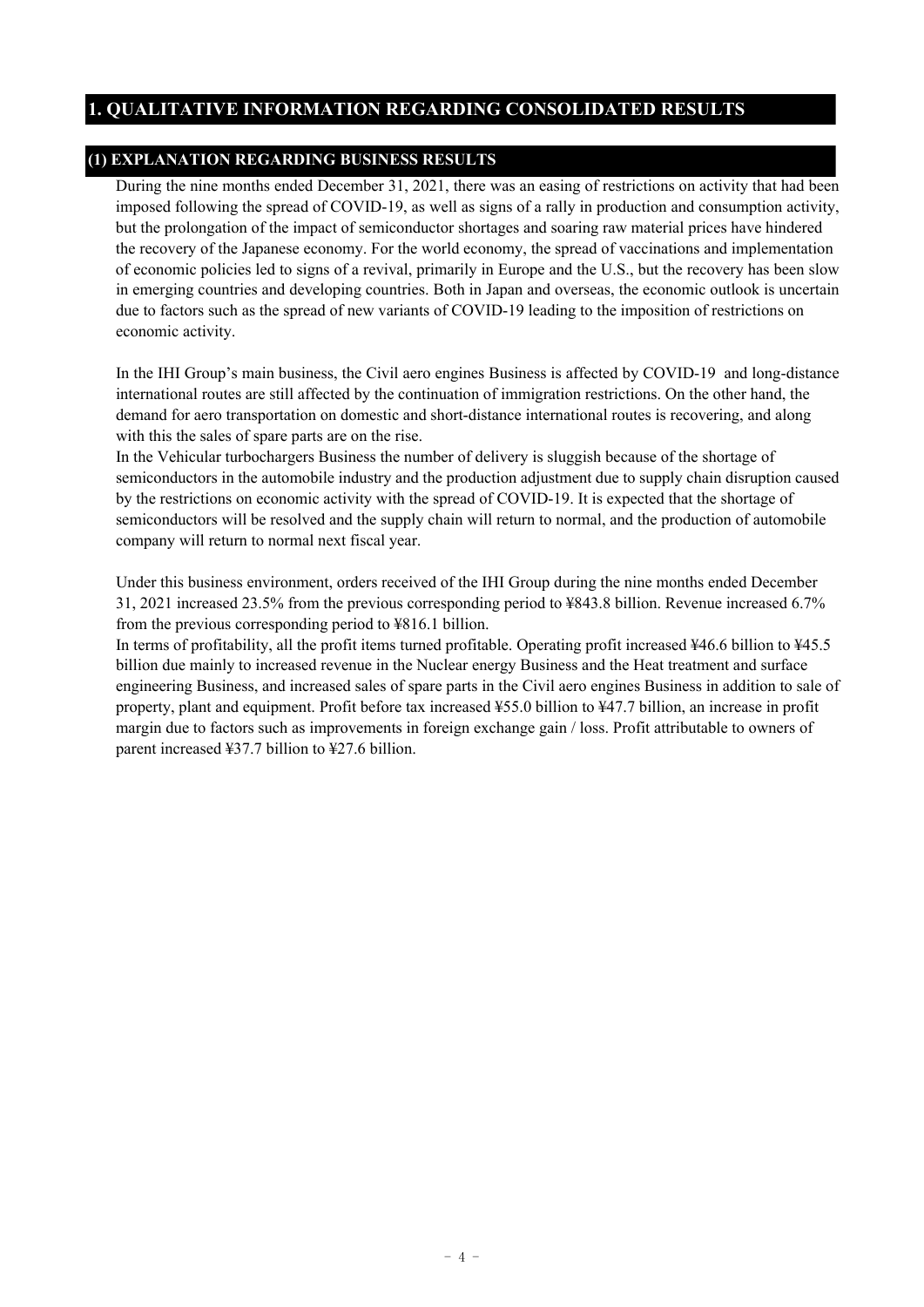|  |  | Results by reportable segment for the nine months ended December 31, 2021 are as follows: |
|--|--|-------------------------------------------------------------------------------------------|
|  |  |                                                                                           |

|                                                         |                               |                               |                               |         |                                        |         |                                        |         | (Billions of yen)                      |
|---------------------------------------------------------|-------------------------------|-------------------------------|-------------------------------|---------|----------------------------------------|---------|----------------------------------------|---------|----------------------------------------|
|                                                         |                               | Orders received               |                               |         | Nine months ended                      |         | Nine months ended                      |         | Changes from<br>the previous           |
| Reportable                                              | Nine<br>months                | Nine<br>months                | Changes<br>from the<br>corre- |         | December 31, 2020                      |         | December 31, 2021                      |         | corresponding period<br>$(\%)$         |
| segments                                                | ended<br>December<br>31, 2020 | ended<br>December<br>31, 2021 | sponding<br>period<br>$(\%)$  | Revenue | Operating<br>profit<br>$(\text{loss})$ | Revenue | Operating<br>profit<br>$(\text{loss})$ | Revenue | Operating<br>profit<br>$(\text{loss})$ |
| Resources, Energy and<br>Environment                    | 154.3                         | 270.7                         | 75.5                          | 224.1   | 11.2                                   | 242.7   | 12.2                                   | 8.3     | 9.1                                    |
| Social Infrastructure and<br><b>Offshore Facilities</b> | 98.9                          | 119.6                         | 20.9                          | 103.9   | 10.1                                   | 111.7   | 5.2                                    | 7.6     | (49.0)                                 |
| Industrial Systems and<br>General-Purpose<br>Machinery  | 253.1                         | 272.7                         | 7.8                           | 271.7   | 5.6                                    | 271.9   | 9.5                                    | 0.1     | 69.6                                   |
| Aero Engine, Space and<br>Defense                       | 165.5                         | 170.3                         | 2.9                           | 161.1   | (29.8)                                 | 178.0   | (5.5)                                  | 10.5    |                                        |
| Reportable Segments<br>total                            | 671.9                         | 833.4                         | 24.0                          | 760.9   | (2.7)                                  | 804.5   | 21.4                                   | 5.7     |                                        |
| Others                                                  | 49.2                          | 39.0                          | (20.7)                        | 34.4    | 1.8                                    | 42.4    | 3.8                                    | 23.4    | 112.3                                  |
| Adjustment                                              | (37.8)                        | (28.6)                        | $\overline{\phantom{0}}$      | (30.0)  | (0.1)                                  | (30.8)  | 20.2                                   |         |                                        |
| Total                                                   | 683.3                         | 843.8                         | 23.5                          | 765.2   | (1.1)                                  | 816.1   | 45.5                                   | 6.7     |                                        |

Note: Monetary amounts less than first decimal are rounded down, and ratios less than one unit are rounded off.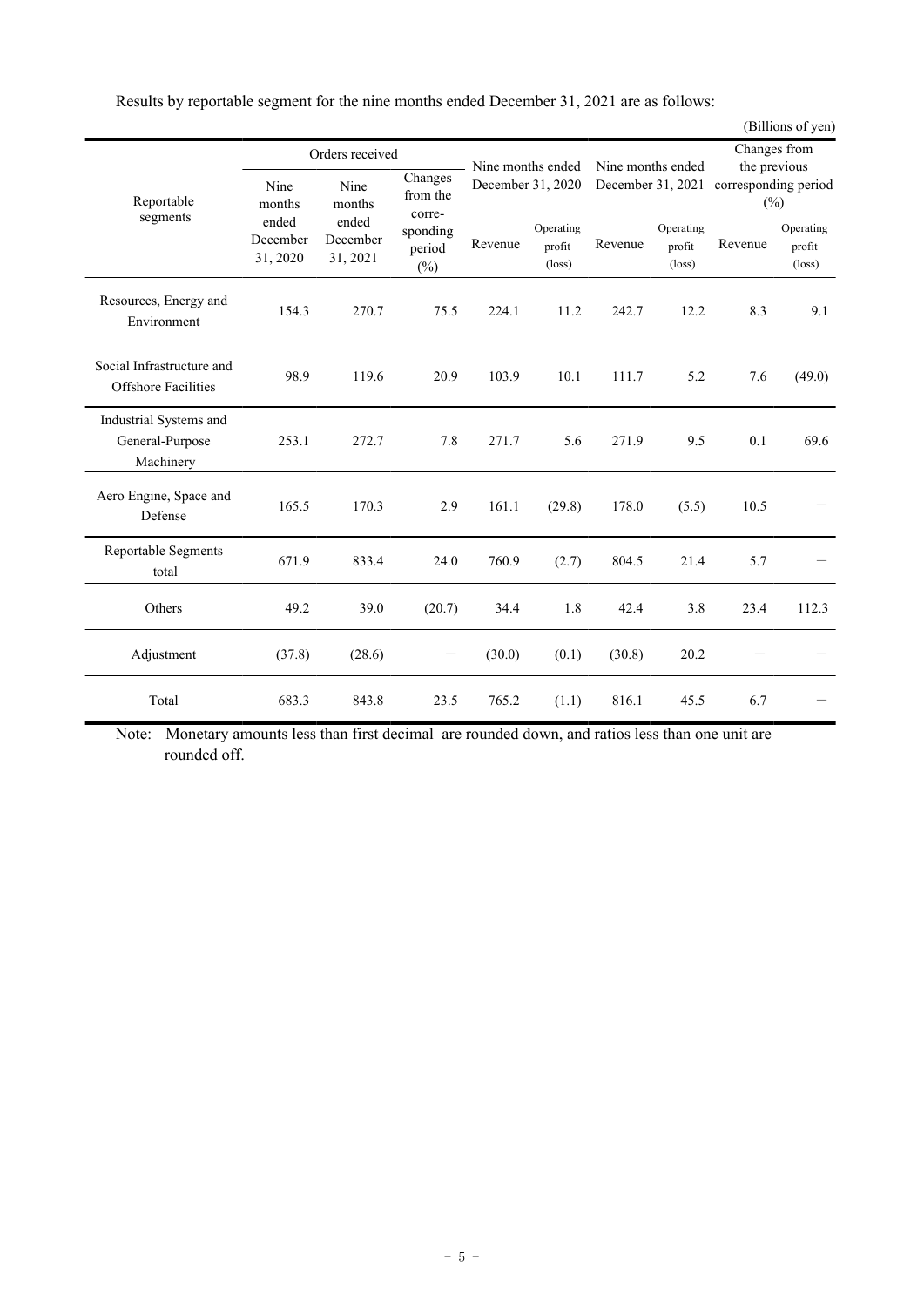### **(2) EXPLANATION REGARDING CONSOLIDATED FINANCIAL POSITION**

#### *Assets, liabilities and equity*

Total assets at the end of the third quarter were ¥1,820.8 billion, down ¥12.0 billion compared with the end of the previous fiscal year. This was due to decreases in trade and other receivables, down ¥56.7 billion and cash and cash equivalents, down ¥37.9 billion, while there were increases in contract assets, up ¥42.5 billion and inventories, up ¥41.6 billion.

Total liabilities were ¥1,466.7 billion, down ¥38.3 billion compared with the end of the previous fiscal year. This was due to decreases in trade and other payables, down ¥14.5 billion and bonds and borrowings(current), down ¥12.8 billion. The balance of interest-bearing liabilities, including lease liabilities, was ¥575.9 billion, down ¥30.0 billion from the end of the previous fiscal year.

Equity was ¥354.0 billion, up ¥26.3 billion compared with the end of the previous fiscal year. This includes profit attributable to owners of parent of ¥27.6 billion.

As a result of the above, the ratio of equity attributable to owners of parent increased from 16.4% at the end of the previous fiscal year to 18.1%.

#### *Cash flows*

At the end of the third quarter, the outstanding balance of cash and cash equivalents was ¥82.7 billion, down ¥37.9 billion from the end of the previous fiscal year.

Net cash flows from operating activities were ¥4.2 billion surplus. This was due to increases in collection of trade receivables, while there were increases in inventories and prepayments, as well as contract assets. Net cash flows from investing activities were ¥1.5 billion surplus. This was due mainly to proceeds from sale of the site of the former Aichi Headquarters Representative's Office, etc., while there were purchases of property,

plant and equipment. Net cash flows from financing activities were ¥45.4 billion in excess of expenditures. This was due to expenditure for repayments of borrowings, while there were proceeds from issuances of commercial papers.

### **(3) EXPLANATION REGARDING FUTURE PREDICTION INFORMATION SUCH AS CONSOLIDATED FORECASTS OF RESULTS**

While economic and social activities are expected to continue while taking all possible measures against the spread of COVID-19 and the global economy is expected to recover, there are many uncertainties remain with regard to the economy outlook, such as monetary tightening in the U.S., political conflicts between Europe, the U.S., and China, and the emergence of geopolitical risks. In addition, there is a growing trend to emphasize sustainability around the world, and in particular, the efforts of governments and corporations to tackling climate change are attracting a great deal of attention.

To respond to the speed of change in these environments, the IHI Group is promoting "Project Change" aimed returning to growth trajectory by further strengthening earnings foundations and expanding the lifecycle businesses, and creating growth businesses that contribute to the realization of a sustainable society. At present, IHI is strengthening its activities to utilize ammonia as a fuel and to build supply chains, such as demonstration project related to ammonia co-firing at a large-scale commercial coal-fired power plant, development of ammonia exclusive firing technology for gas turbines, etc.

Under these circumstances, the IHI Group announced the "IHI Group's ESG Management" in November 2021, and reiterated its commitment to placing ESG at the center of its management. We are committed to solving climate change issues through our business activities and realizing a sustainable world in which nature and technology work in unity, while upholding human rights and creating a corporate culture in which diverse and inclusive workforce are built.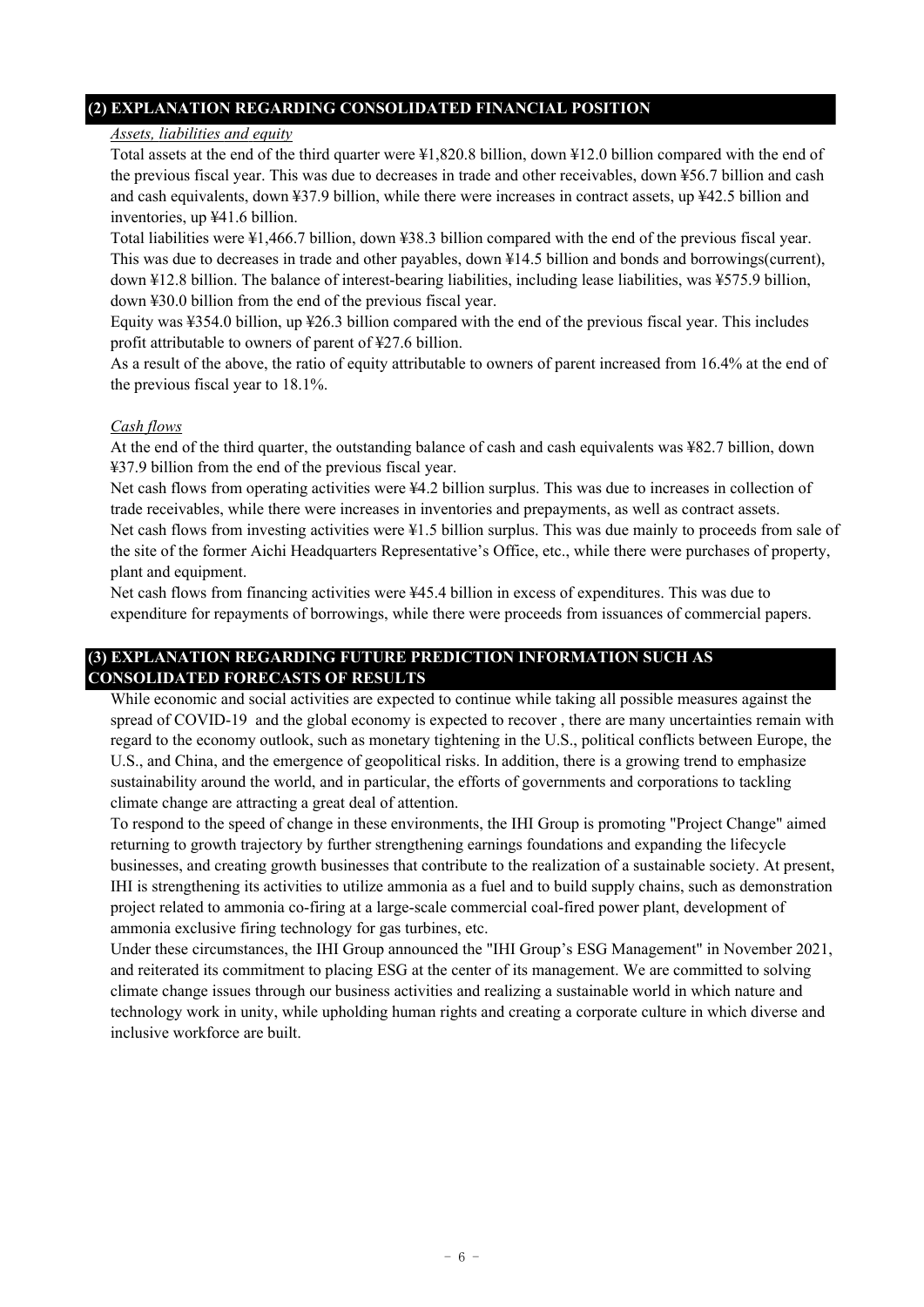For the IHI Group's consolidated forecasts of results for the fiscal year ending March 31, 2022, revenue is expected to increase by ¥10.0 billion from the previous forecast announced on November 9, 2021 to ¥1,190.0 billion, because revenue is expected to increase in the Resources, Energy and Environment due to the progress in the overseas projects in the Carbon Solutions Business and increased works in the Nuclear energy Business, while revenue is expected to decrease in the Industrial Systems and General-Purpose Machinery. Profitability is expected to improve due to increased sales of spare parts and the effect of a yen depreciation in the Civil aero engines Business, while the Vehicular turbochargers Business have been affected by effects of semiconductor shortages. As a result, operating profit is expected to increase by ¥10.0 billion to ¥80.0 billion, profit before tax is expected to increase by ¥10.0 billion to ¥70.0 billion, and Profit attributable to owners of parent is expected to increase by ¥5.0 billion to ¥40.0 billion.

Note that foreign exchange rate of ¥105/US\$1 has been assumed in the above forecasts in the fourth quarter ending March 31, 2022.

IHI shall follow its basic policy to pay out stable dividends and determine the amount of dividends after taking into account a broad range of factors, including investments for improvement of corporate value and enhancement and reinforcement of equity capital with a target consolidated dividend payout ratio of around 30%.

In light of the profit level of the current fiscal year's forecast, IHI decided to increase the forecast for the yearend dividend by 10 yen from the previous forecast announced on November 9, 2021 to 40 yen per share.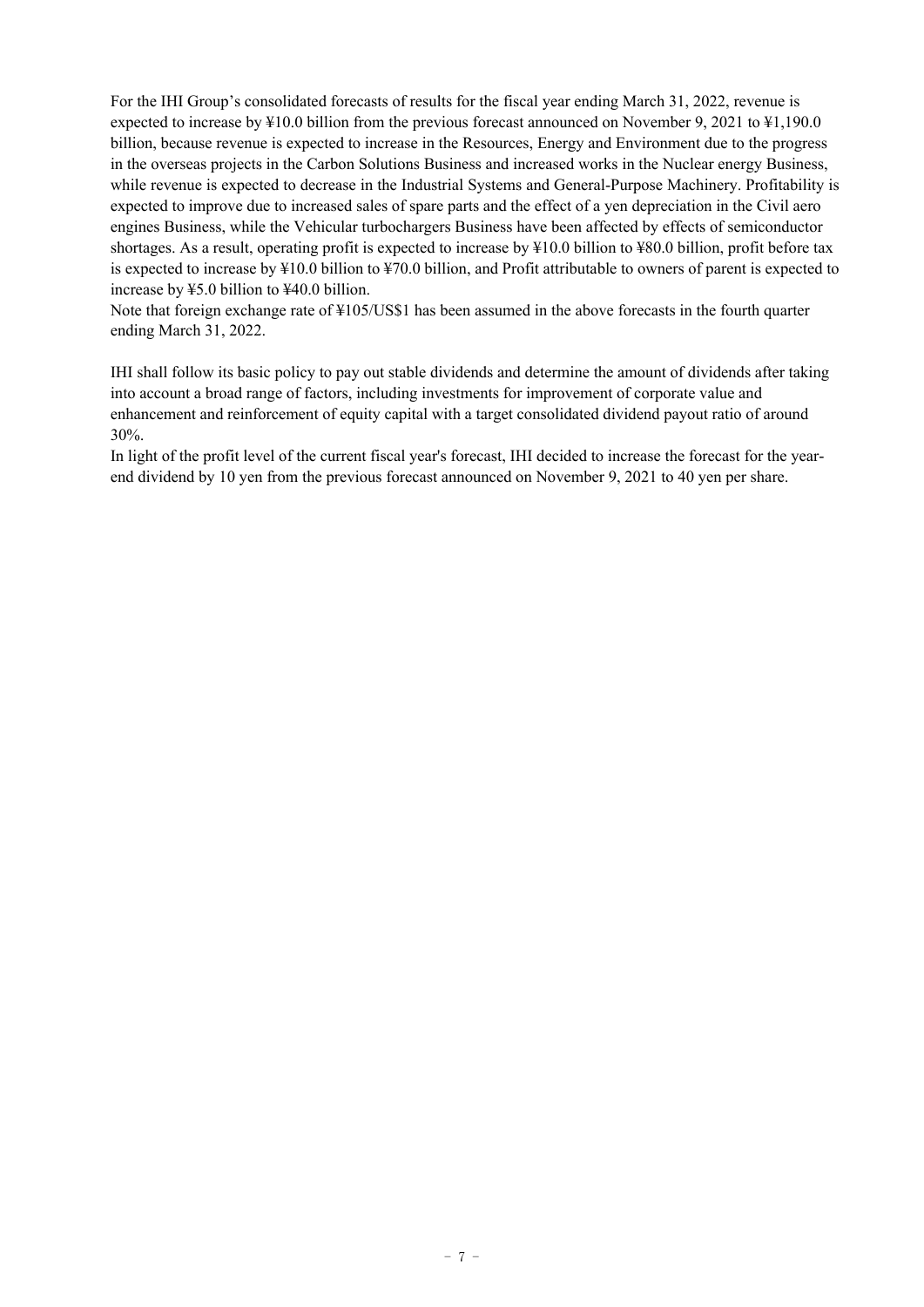# **2. CONDENSED QUARTERLY CONSOLIDATED FINANCIAL STATEMENTS AND NOTES THERETO**

|                                               |                      | (Millions of yen)       |
|-----------------------------------------------|----------------------|-------------------------|
|                                               | As of March 31, 2021 | As of December 31, 2021 |
| <b>Assets</b>                                 |                      |                         |
| <b>Current assets:</b>                        |                      |                         |
| Cash and cash equivalents                     | 120,766              | 82,783                  |
| Trade and other receivables                   | 344,535              | 287,811                 |
| Contract assets                               | 111,830              | 154,362                 |
| Other financial assets                        | 1,391                | 2,895                   |
| Inventories                                   | 326,470              | 368,155                 |
| Other current assets                          | 41,668               | 65,795                  |
| Total current assets                          | 946,660              | 961,801                 |
| <b>Non-current assets:</b>                    |                      |                         |
| Property, plant and equipment                 | 252,510              | 237,826                 |
| Right-of-use assets                           | 117,794              | 111,060                 |
| Goodwill                                      | 5,876                | 5,837                   |
| Intangible assets                             | 121,265              | 119,806                 |
| Investment property                           | 144,183              | 139,183                 |
| Investments accounted for using equity method | 48,460               | 54,631                  |
| Other financial assets                        | 49,056               | 47,281                  |
| Deferred tax assets                           | 70,455               | 69,536                  |
| Other non-current assets                      | 76,632               | 73,865                  |
| Total non-current assets                      | 886,231              | 859,025                 |
| <b>Total assets</b>                           | 1,832,891            | 1,820,826               |

# **(1) CONDENSED QUARTERLY CONSOLIDATED STATEMENT OF FINANCIAL POSITION**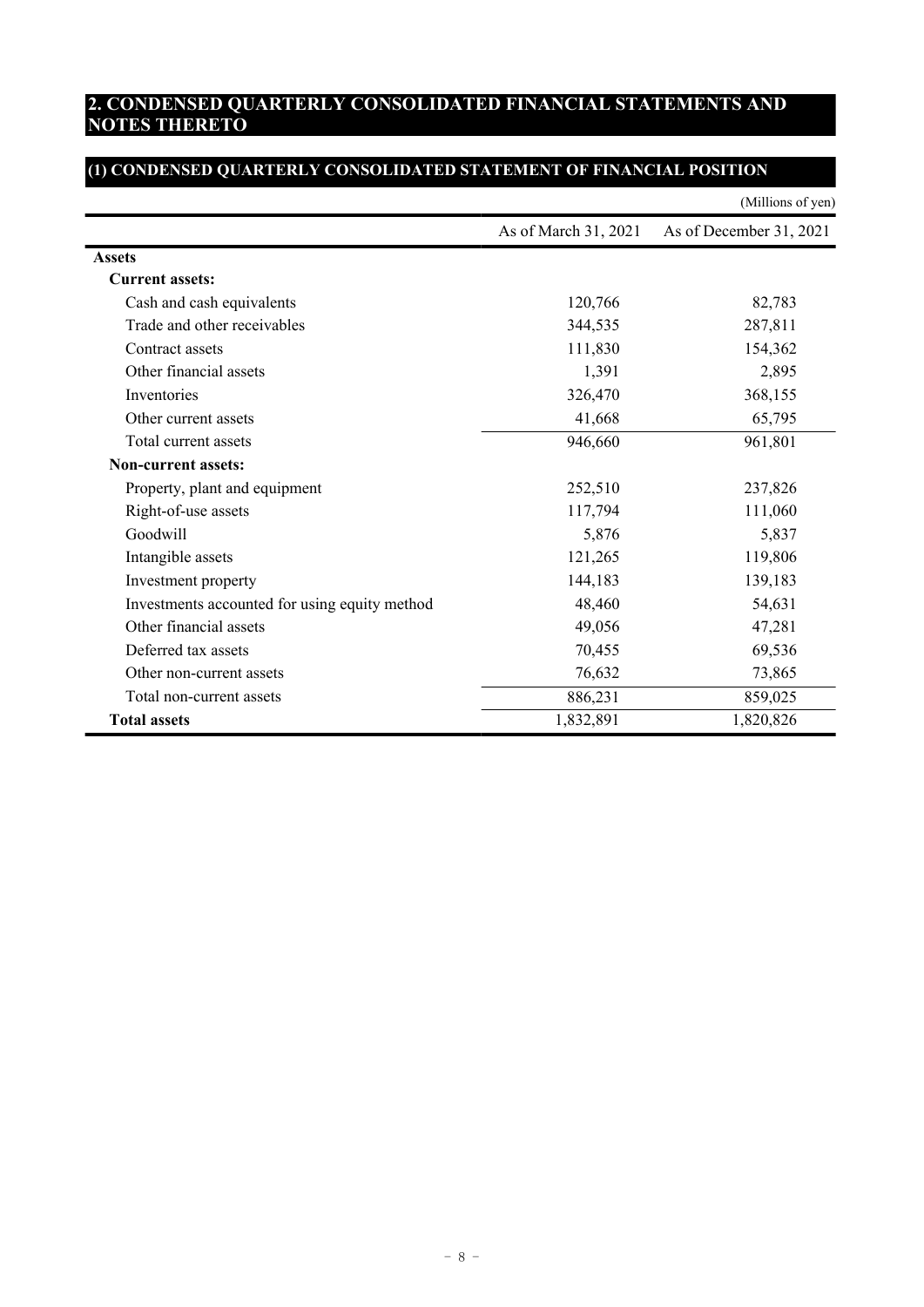|                                               |                      | (Millions of yen)       |
|-----------------------------------------------|----------------------|-------------------------|
|                                               | As of March 31, 2021 | As of December 31, 2021 |
| <b>Liabilities</b>                            |                      |                         |
| <b>Current liabilities:</b>                   |                      |                         |
| Trade and other payables                      | 234,451              | 219,916                 |
| Bonds and borrowings                          | 158,377              | 145,533                 |
| Lease liabilities                             | 17,630               | 16,763                  |
| Other financial liabilities                   | 11,742               | 9,052                   |
| Income taxes payable                          | 5,125                | 15,839                  |
| <b>Contract liabilities</b>                   | 165,818              | 173,412                 |
| Provisions                                    | 26,738               | 21,320                  |
| Other current liabilities                     | 144,907              | 132,486                 |
| Total current liabilities                     | 764,788              | 734,321                 |
| <b>Non-current liabilities:</b>               |                      |                         |
| Bonds and borrowings                          | 304,735              | 295,472                 |
| Lease liabilities                             | 125,193              | 118,147                 |
| Other financial liabilities                   | 103,428              | 108,773                 |
| Deferred tax liabilities                      | 3,132                | 3,171                   |
| Retirement benefit liability                  | 180,720              | 183,450                 |
| Provisions                                    | 6,338                | 7,247                   |
| Other non-current liabilities                 | 16,830               | 16,204                  |
| Total non-current liabilities                 | 740,376              | 732,464                 |
| <b>Total liabilities</b>                      | 1,505,164            | 1,466,785               |
| <b>Equity</b>                                 |                      |                         |
| Share capital                                 | 107,165              | 107,165                 |
| Capital surplus                               | 51,735               | 47,014                  |
| Retained earnings                             | 148,428              | 170,281                 |
| Treasury shares                               | (15,953)             | (8, 844)                |
| Other components of equity                    | 9,394                | 14,442                  |
| Total equity attributable to owners of parent | 300,769              | 330,058                 |
| <b>Non-controlling interests</b>              | 26,958               | 23,983                  |
| <b>Total equity</b>                           | 327,727              | 354,041                 |
| <b>Total liabilities and equity</b>           | 1,832,891            | 1,820,826               |

# **(1) CONDENSED QUARTERLY CONSOLIDATED STATEMENT OF FINANCIAL POSITION**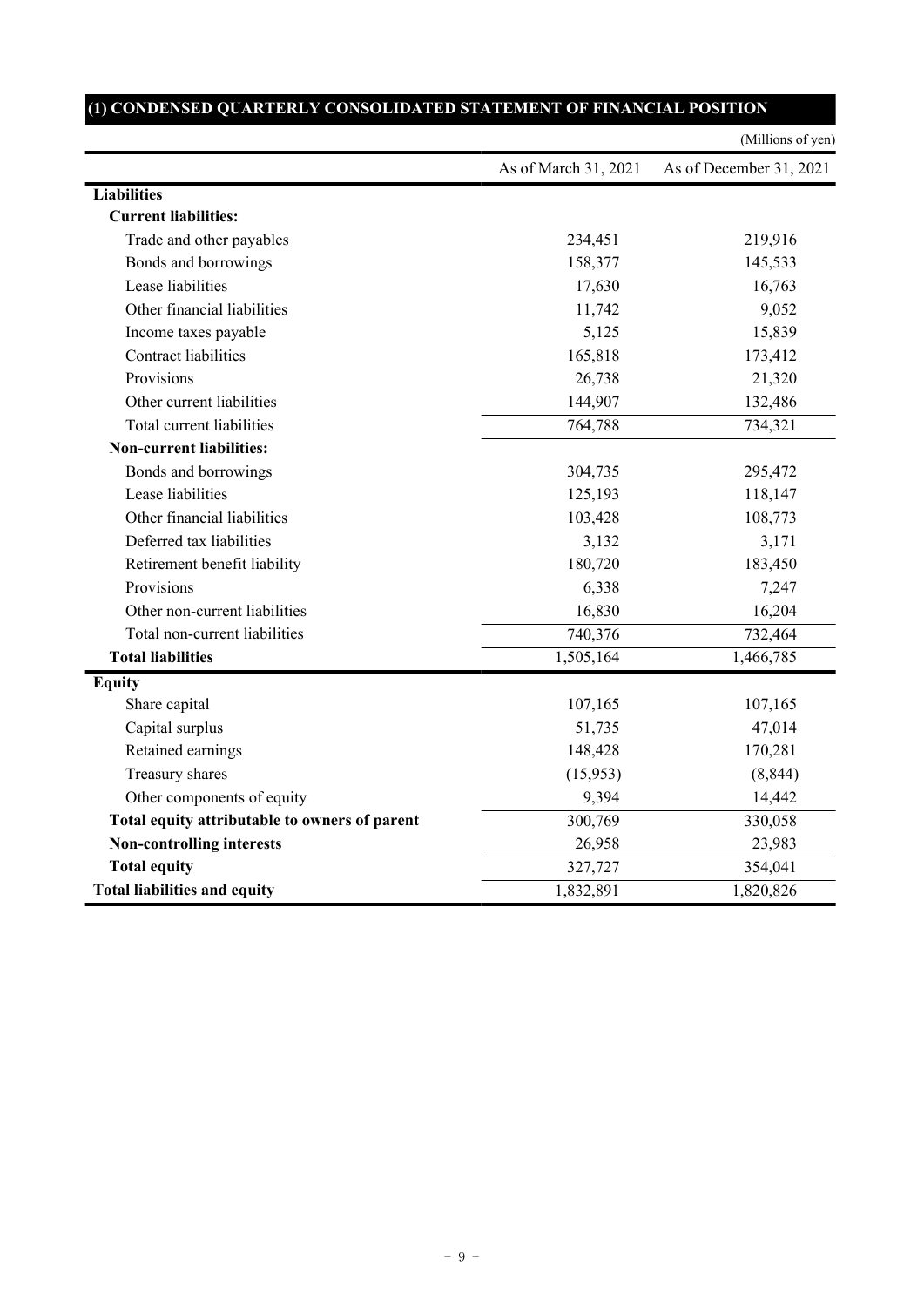### **(2) CONDENSED QUARTERLY CONSOLIDATED STATEMENT OF PROFIT OR LOSS AND CONSOLIDATED STATEMENT OF COMPREHENSIVE INCOME**

### **CONDENSED QUARTERLY CONSOLIDATED STATEMENT OF PROFIT OR LOSS**

Nine months ended December 31, 2020 and 2021

|                                                                  |                                        | (Millions of yen)                      |
|------------------------------------------------------------------|----------------------------------------|----------------------------------------|
|                                                                  | Nine months ended<br>December 31, 2020 | Nine months ended<br>December 31, 2021 |
| Revenue                                                          | 765,261                                | 816,192                                |
| Cost of sales                                                    | 645,057                                | 672,355                                |
| <b>Gross profit</b>                                              | 120,204                                | 143,837                                |
| Selling, general and administrative expenses                     | 117,835                                | 126,609                                |
| Other income                                                     | 4,157                                  | 34,429                                 |
| Other expenses                                                   | 7,686                                  | 6,142                                  |
| <b>Operating profit (loss)</b>                                   | (1,160)                                | 45,515                                 |
| Finance income                                                   | 1,447                                  | 4,778                                  |
| Finance costs                                                    | 7,167                                  | 3,466                                  |
| Share of profit of investments accounted for using equity method | (414)                                  | 951                                    |
| Profit (loss) before tax                                         | (7,294)                                | 47,778                                 |
| Income tax expense                                               | 358                                    | 17,315                                 |
| Profit (loss)                                                    | (7,652)                                | 30,463                                 |
| Profit (loss) attributable to:                                   |                                        |                                        |
| Owners of parent                                                 | (10, 113)                              | 27,632                                 |
| Non-controlling interests                                        | 2,461                                  | 2,831                                  |
| Profit (loss)                                                    | (7,652)                                | 30,463                                 |
| Earnings per share                                               |                                        |                                        |
| Basic earnings (loss) per share (yen)                            | (68.07)                                | 184.36                                 |
| Diluted earnings (loss) per share (yen)                          | (68.07)                                | 184.34                                 |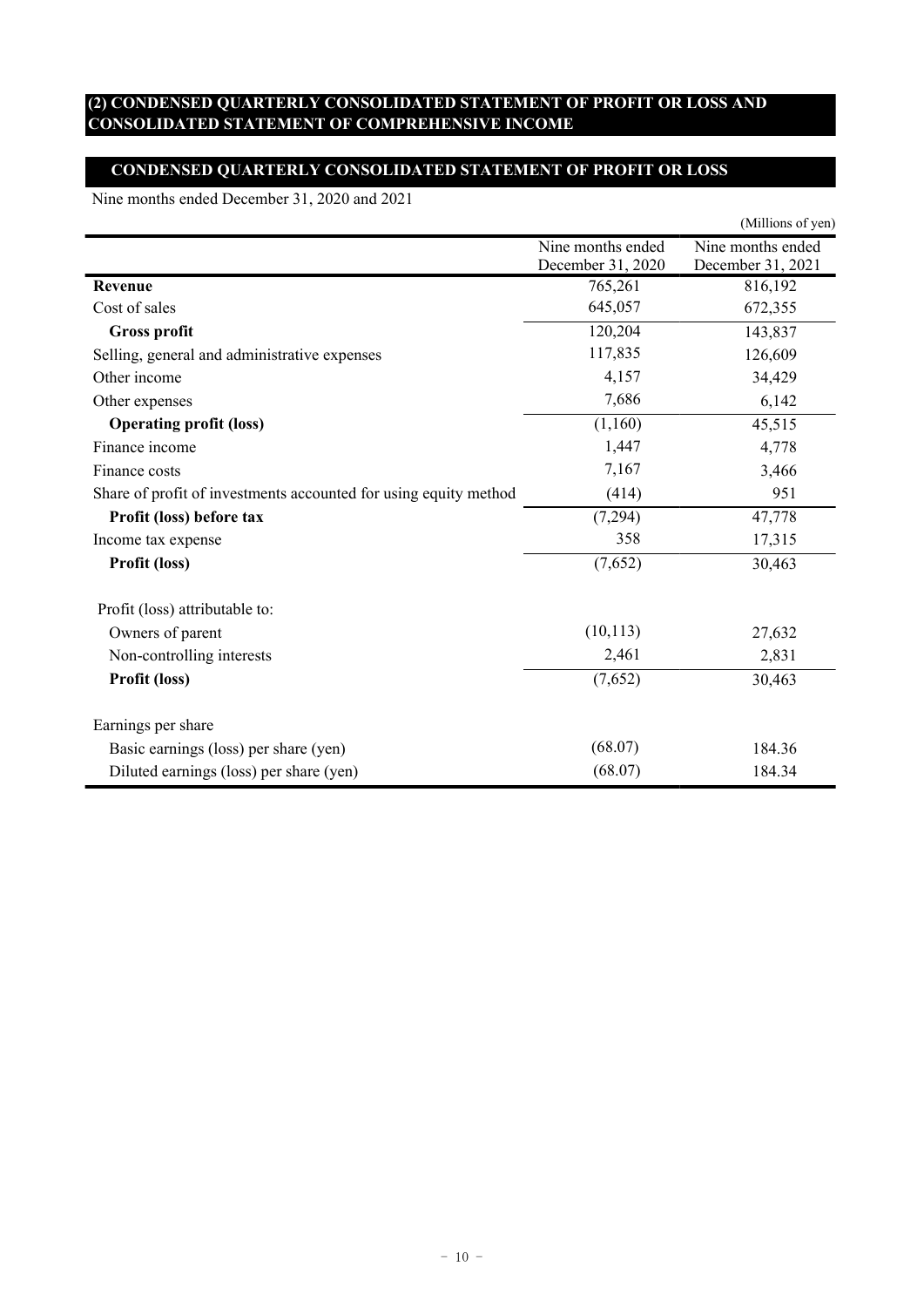|                                                                  |                    | (Millions of yen)  |
|------------------------------------------------------------------|--------------------|--------------------|
|                                                                  | Three months ended | Three months ended |
|                                                                  | December 31, 2020  | December 31, 2021  |
| Revenue                                                          | 283,555            | 299,644            |
| Cost of sales                                                    | 237,139            | 243,631            |
| <b>Gross profit</b>                                              | 46,416             | 56,013             |
| Selling, general and administrative expenses                     | 40,812             | 44,383             |
| Other income                                                     | 567                | 10,907             |
| Other expenses                                                   | 1,230              | 3,398              |
| <b>Operating profit</b>                                          | 4,941              | 19,139             |
| Finance income                                                   | 523                | 2,980              |
| Finance costs                                                    | 2,813              | 1,040              |
| Share of profit of investments accounted for using equity method | (1,143)            | 86                 |
| Profit before tax                                                | 1,508              | 21,165             |
| Income tax expense                                               | 1,153              | 7,847              |
| Profit                                                           | 355                | 13,318             |
| Profit (loss) attributable to:                                   |                    |                    |
| Owners of parent                                                 | (334)              | 12,461             |
| Non-controlling interests                                        | 689                | 857                |
| Profit                                                           | 355                | 13,318             |
| Earnings per share                                               |                    |                    |
| Basic earnings (loss) per share (yen)                            | (2.25)             | 82.39              |
| Diluted earnings (loss) per share (yen)                          | (2.25)             | 82.38              |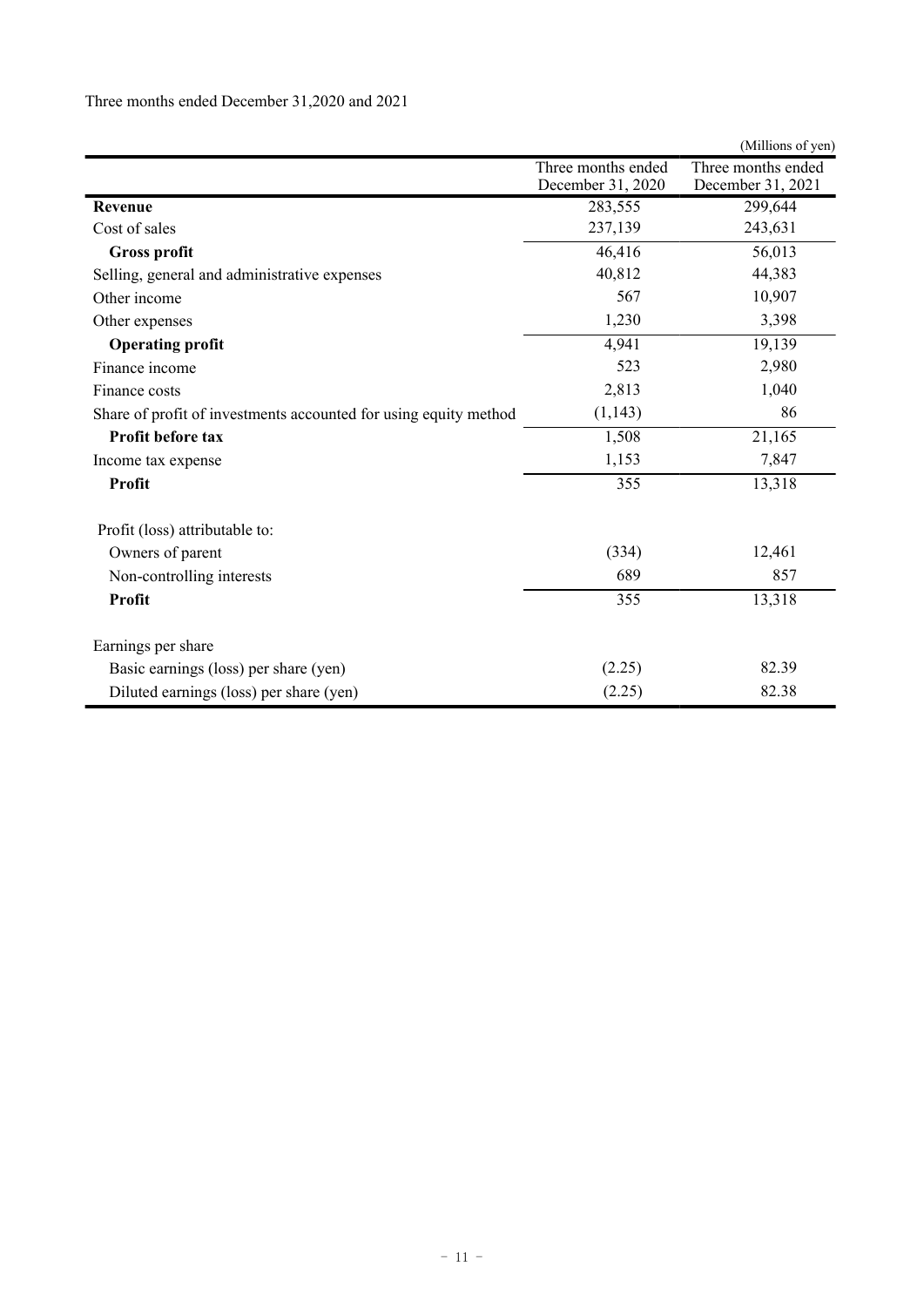## **CONDESNSED QUARTERLY CONSOLIDATED STATEMENT OF COMPREHENSIVE INCOME**

Nine months ended December 31, 2020 and 2021

|                                                                                         |                                        | (Millions of yen)                      |
|-----------------------------------------------------------------------------------------|----------------------------------------|----------------------------------------|
|                                                                                         | Nine months ended<br>December 31, 2020 | Nine months ended<br>December 31, 2021 |
| Profit (loss)                                                                           | (7,652)                                | 30,463                                 |
| Other comprehensive income                                                              |                                        |                                        |
| Items that will not be reclassified to profit or loss                                   |                                        |                                        |
| Financial assets measured at fair value through other<br>comprehensive income           | 1,200                                  | (192)                                  |
| Remeasurements of defined benefit plans                                                 | 21                                     | (118)                                  |
| Share of other comprehensive income of investments<br>accounted for using equity method | 99                                     | 92                                     |
| Total of items that will not be reclassified to profit or loss                          | 1,320                                  | (218)                                  |
| Items that may be reclassified to profit or loss                                        |                                        |                                        |
| Exchange differences on translation of foreign operations                               | 1,500                                  | 4,539                                  |
| Cash flow hedges                                                                        | (67)                                   | 2                                      |
| Share of other comprehensive income of investments<br>accounted for using equity method | (617)                                  | 509                                    |
| Total of items that may be reclassified to profit or loss                               | 816                                    | 5,050                                  |
| Other comprehensive income, net of tax                                                  | 2,136                                  | 4,832                                  |
| Comprehensive income                                                                    | (5,516)                                | 35,295                                 |
| Comprehensive income attributable to:                                                   |                                        |                                        |
| Owners of parent                                                                        | (8,277)                                | 31,952                                 |
| Non-controlling interests                                                               | 2,761                                  | 3,343                                  |
| Comprehensive income                                                                    | (5,516)                                | 35,295                                 |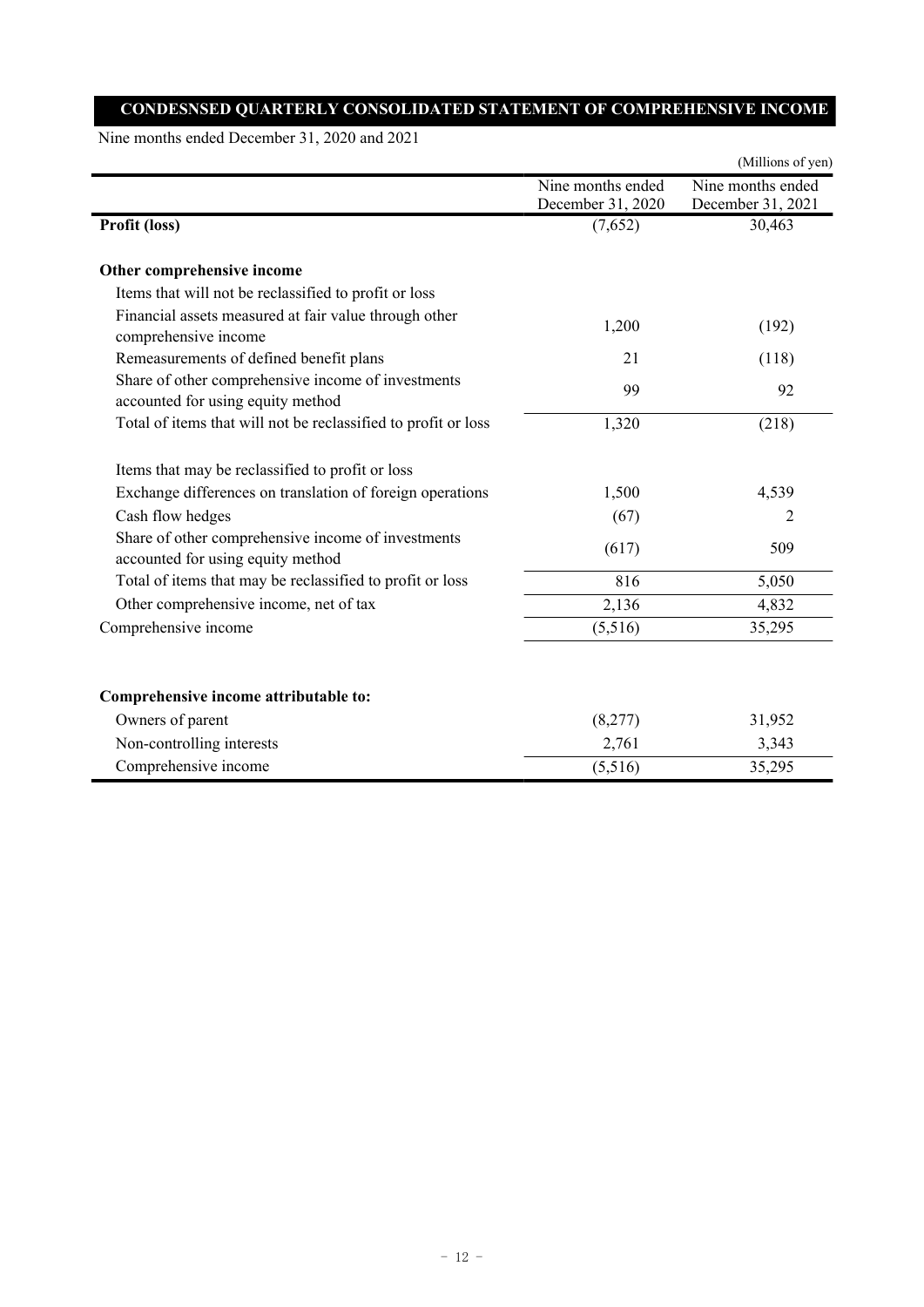|                                                                                         |                                         | (Millions of yen)                       |
|-----------------------------------------------------------------------------------------|-----------------------------------------|-----------------------------------------|
|                                                                                         | Three months ended<br>December 31, 2020 | Three months ended<br>December 31, 2021 |
| Profit                                                                                  | 355                                     | 13,318                                  |
| Other comprehensive income                                                              |                                         |                                         |
| Items that will not be reclassified to profit or loss                                   |                                         |                                         |
| Financial assets measured at fair value through other<br>comprehensive income           | 551                                     | (186)                                   |
| Remeasurements of defined benefit plans                                                 | (162)                                   |                                         |
| Share of other comprehensive income of investments<br>accounted for using equity method | 60                                      | (47)                                    |
| Total of items that will not be reclassified to profit or loss                          | 449                                     | (233)                                   |
| Items that may be reclassified to profit or loss                                        |                                         |                                         |
| Exchange differences on translation of foreign operations                               | 741                                     | 4,101                                   |
| Cash flow hedges                                                                        | (35)                                    | 70                                      |
| Share of other comprehensive income of investments<br>accounted for using equity method | (400)                                   | 330                                     |
| Total of items that may be reclassified to profit or loss                               | 306                                     | 4,501                                   |
| Other comprehensive income, net of tax                                                  | 755                                     | 4,268                                   |
| Comprehensive income                                                                    | 1,110                                   | 17,586                                  |
|                                                                                         |                                         |                                         |
| Comprehensive income attributable to:                                                   |                                         |                                         |
| Owners of parent                                                                        | 207                                     | 16,346                                  |
| Non-controlling interests                                                               | 903                                     | 1,240                                   |
| Comprehensive income                                                                    | 1,110                                   | 17,586                                  |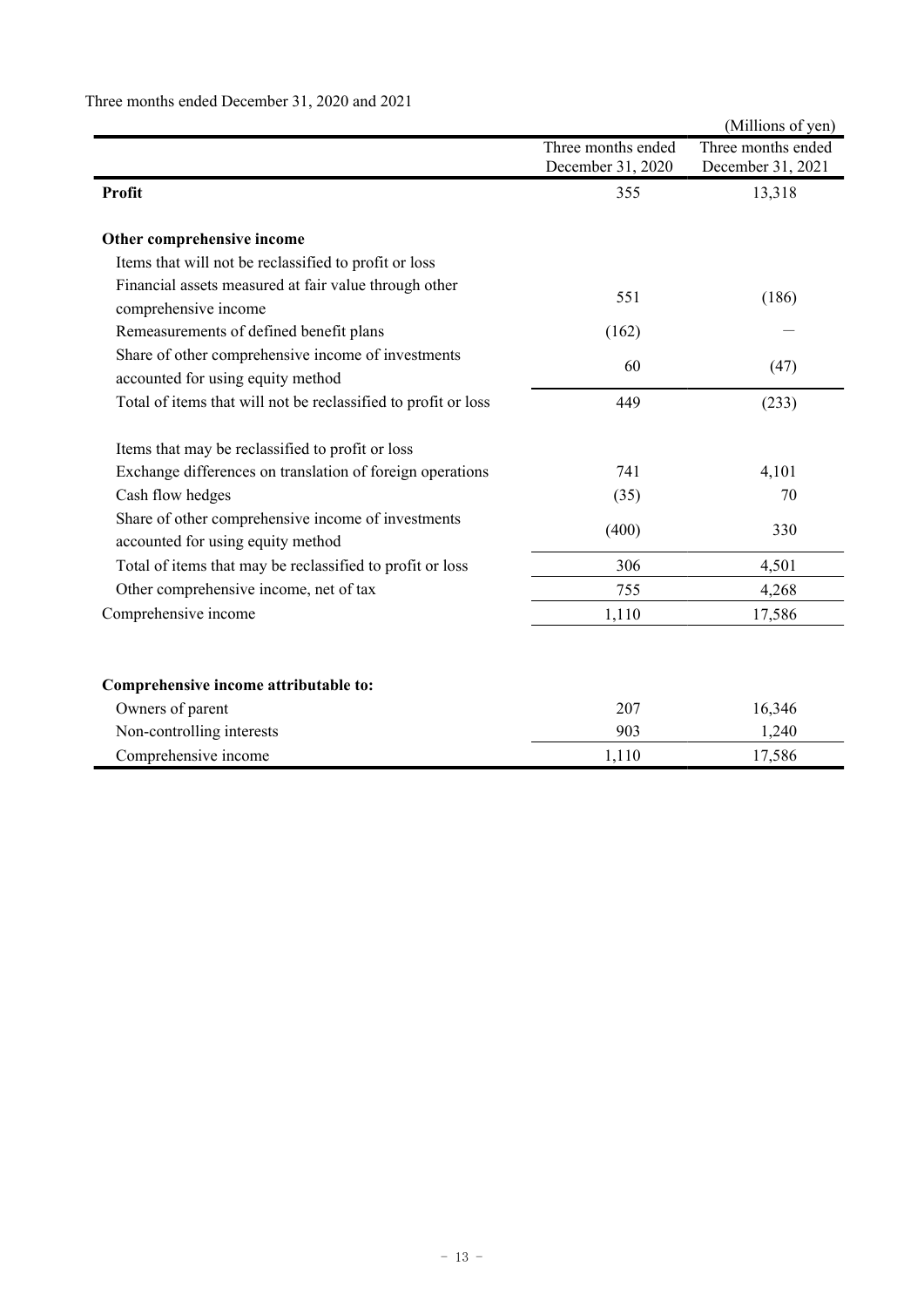# **(3) CONDENSED QUARTERLY CONSOLIDATED STATEMENT OF CHANGES IN EQUITY**

Nine months ended December 31, 2020

|                                                                  | Equity attributable to owners of parent |                    |                      |                    |                                                                       |                            |                                                                                           |
|------------------------------------------------------------------|-----------------------------------------|--------------------|----------------------|--------------------|-----------------------------------------------------------------------|----------------------------|-------------------------------------------------------------------------------------------|
|                                                                  |                                         |                    |                      |                    |                                                                       | Other components of equity |                                                                                           |
|                                                                  | Share<br>capital                        | Capital<br>surplus | Retained<br>earnings | Treasury<br>shares | Exchange<br>differences on<br>translation of<br>foreign<br>operations | Cash flow<br>hedges        | Financial assets<br>measured at<br>fair value<br>through other<br>comprehensive<br>income |
| Balance as of April 1, 2020                                      | 107,165                                 | 51,779             | 136,516              | (15,899)           | (5,067)                                                               | (255)                      | 5,406                                                                                     |
| Profit (loss)                                                    |                                         |                    | (10, 113)            |                    |                                                                       |                            |                                                                                           |
| Other comprehensive income                                       |                                         |                    |                      |                    | 622                                                                   | (85)                       | 1,278                                                                                     |
| Total comprehensive income                                       |                                         |                    | (10, 113)            |                    | 622                                                                   | (85)                       | 1,278                                                                                     |
| Purchase of treasury shares                                      |                                         |                    |                      | (312)              |                                                                       |                            |                                                                                           |
| Disposal of treasury shares                                      |                                         | (2)                |                      | 235                |                                                                       |                            |                                                                                           |
| Dividends                                                        |                                         |                    | (2,980)              |                    |                                                                       |                            |                                                                                           |
| Share-based remuneration transactions                            |                                         | (72)               |                      |                    |                                                                       |                            |                                                                                           |
| Changes in equity interest in<br>subsidiaries                    |                                         |                    |                      |                    |                                                                       |                            |                                                                                           |
| Transfer from other components of<br>equity to retained earnings |                                         |                    | 50                   |                    |                                                                       |                            | (29)                                                                                      |
| Other                                                            |                                         |                    | (96)                 |                    | (21)                                                                  |                            |                                                                                           |
| Total transactions with owners                                   |                                         | (74)               | (3,026)              | (77)               | (21)                                                                  | -                          | (29)                                                                                      |
| Balance as of December 31, 2020                                  | 107,165                                 | 51,705             | 123,377              | (15,976)           | (4, 466)                                                              | (340)                      | 6,655                                                                                     |

|                                                                  |                                                                                          | Equity attributable to owners of parent |       |           |                                  |          |  |
|------------------------------------------------------------------|------------------------------------------------------------------------------------------|-----------------------------------------|-------|-----------|----------------------------------|----------|--|
|                                                                  |                                                                                          | Other components of equity              |       |           |                                  |          |  |
|                                                                  | Share<br>Remeasurements of<br>defined<br>acquisition<br>Total<br>benefit plans<br>rights |                                         |       | Total     | Non-<br>controlling<br>interests | Total    |  |
| Balance as of April 1, 2020                                      |                                                                                          | 533                                     | 617   | 280,178   | 25,862                           | 306,040  |  |
| Profit (loss)                                                    |                                                                                          |                                         |       | (10, 113) | 2,461                            | (7,652)  |  |
| Other comprehensive income                                       | 21                                                                                       |                                         | 1,836 | 1,836     | 300                              | 2,136    |  |
| Total comprehensive income                                       | 21                                                                                       |                                         | 1,836 | (8,277)   | 2,761                            | (5,516)  |  |
| Purchase of treasury shares                                      |                                                                                          |                                         |       | (312)     |                                  | (312)    |  |
| Disposal of treasury shares                                      |                                                                                          | (101)                                   | (101) | 132       |                                  | 132      |  |
| Dividends                                                        |                                                                                          |                                         | -     | (2,980)   | (3,098)                          | (6,078)  |  |
| Share-based remuneration transactions                            |                                                                                          |                                         |       | (72)      |                                  | (72)     |  |
| Changes in equity interest in subsidiaries                       |                                                                                          |                                         |       |           | 52                               | 52       |  |
| Transfer from other components of<br>equity to retained earnings | (21)                                                                                     |                                         | (50)  |           |                                  |          |  |
| Other                                                            |                                                                                          |                                         | (21)  | (117)     | (75)                             | (192)    |  |
| Total transactions with owners                                   | (21)                                                                                     | (101)                                   | (172) | (3,349)   | (3,121)                          | (6, 470) |  |
| Balance as of December 31, 2020                                  |                                                                                          | 432                                     | 2,281 | 268,552   | 25,502                           | 294,054  |  |

(Millions of yen)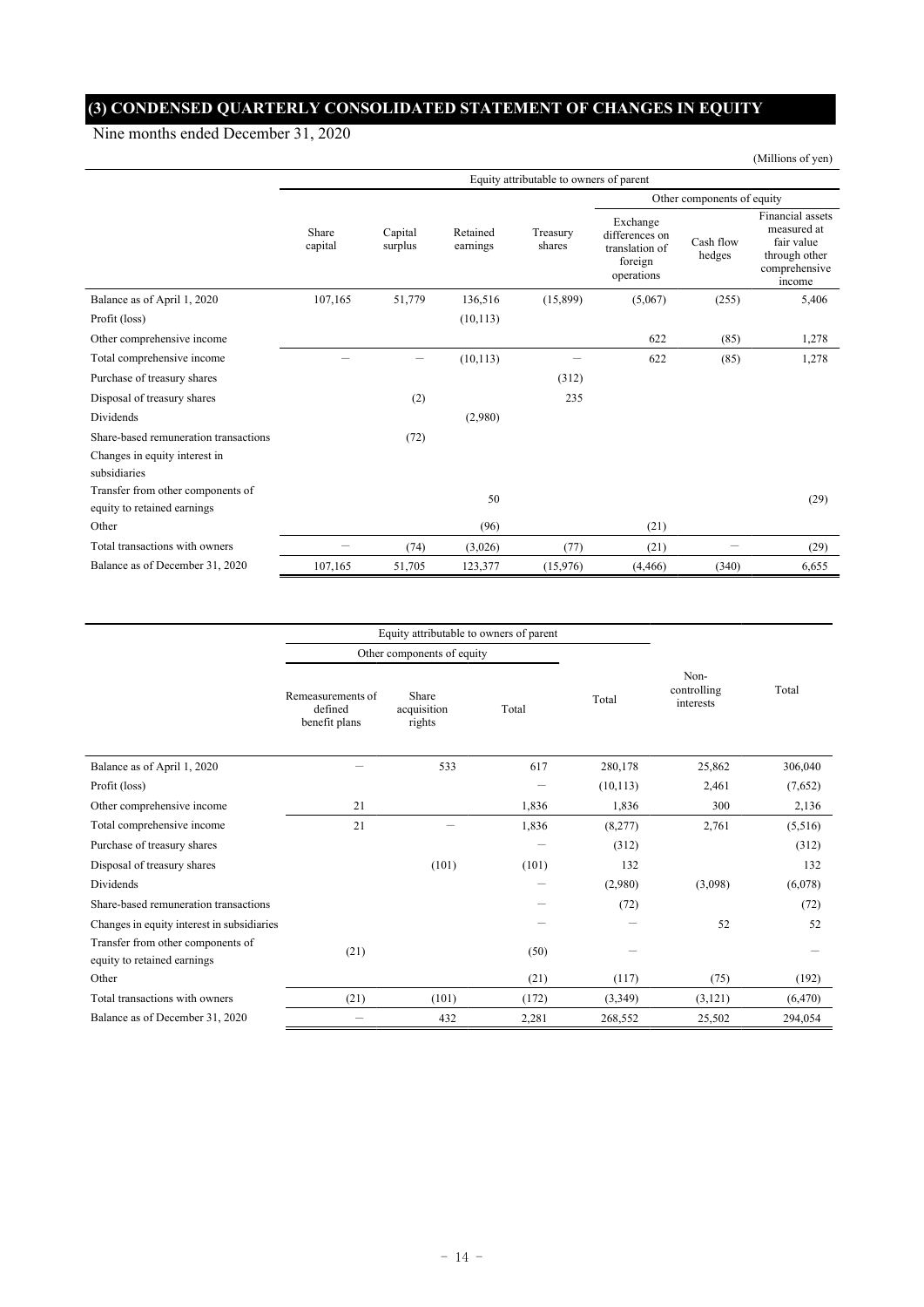# **(3) CONDENSED QUARTERLY CONSOLIDATED STATEMENT OF CHANGES IN EQUITY**

Nine months ended December 31, 2021

|                                                                  | Equity attributable to owners of parent |                    |                      |                    |                                                                          |                     |                                                                                           |  |  |
|------------------------------------------------------------------|-----------------------------------------|--------------------|----------------------|--------------------|--------------------------------------------------------------------------|---------------------|-------------------------------------------------------------------------------------------|--|--|
|                                                                  |                                         |                    |                      |                    | Other components of equity                                               |                     |                                                                                           |  |  |
|                                                                  | Share<br>capital                        | Capital<br>surplus | Retained<br>earnings | Treasury<br>shares | Exchange<br>differences<br>on<br>translation of<br>foreign<br>operations | Cash flow<br>hedges | Financial assets<br>measured at<br>fair value<br>through other<br>comprehensive<br>income |  |  |
| Balance as of April 1, 2021                                      | 107,165                                 | 51,735             | 148,428              | (15,953)           | 1,102                                                                    | (61)                | 7,939                                                                                     |  |  |
| Profit (loss)                                                    |                                         |                    | 27,632               |                    |                                                                          |                     |                                                                                           |  |  |
| Other comprehensive income                                       |                                         |                    |                      |                    | 4,518                                                                    | 19                  | (99)                                                                                      |  |  |
| Total comprehensive income                                       |                                         |                    | 27,632               |                    | 4,518                                                                    | 19                  | (99)                                                                                      |  |  |
| Purchase of treasury shares                                      |                                         | $\mathbf{0}$       |                      | (107)              |                                                                          |                     |                                                                                           |  |  |
| Disposal of treasury shares                                      |                                         |                    |                      | 123                |                                                                          |                     |                                                                                           |  |  |
| Dividends                                                        |                                         |                    | (4,555)              |                    |                                                                          |                     |                                                                                           |  |  |
| Share-based remuneration transactions                            |                                         | (38)               |                      |                    |                                                                          |                     |                                                                                           |  |  |
| Changes in equity interest in subsidiaries                       |                                         | (4,683)            |                      | 7,093              |                                                                          |                     |                                                                                           |  |  |
| Transfer from other components of<br>equity to retained earnings |                                         |                    | (896)                |                    |                                                                          |                     | 778                                                                                       |  |  |
| Other                                                            |                                         |                    | (328)                |                    |                                                                          | (46)                |                                                                                           |  |  |
| Total transactions with owners                                   |                                         | (4, 721)           | (5,779)              | 7,109              |                                                                          | (46)                | 778                                                                                       |  |  |
| Balance as of December 31, 2021                                  | 107,165                                 | 47,014             | 170,281              | (8, 844)           | 5,620                                                                    | (88)                | 8,618                                                                                     |  |  |

|                                                                  | Equity attributable to owners of parent       |                                |        |          |                                  |         |
|------------------------------------------------------------------|-----------------------------------------------|--------------------------------|--------|----------|----------------------------------|---------|
|                                                                  |                                               | Other components of equity     |        |          |                                  |         |
|                                                                  | Remeasurements of<br>defined<br>benefit plans | Share<br>acquisition<br>rights | Total  | Total    | Non-<br>controlling<br>interests | Total   |
| Balance as of April 1, 2021                                      |                                               | 414                            | 9,394  | 300,769  | 26,958                           | 327,727 |
| Profit (loss)                                                    |                                               |                                |        | 27,632   | 2,831                            | 30,463  |
| Other comprehensive income                                       | (118)                                         |                                | 4,320  | 4,320    | 512                              | 4,832   |
| Total comprehensive income                                       | (118)                                         |                                | 4,320  | 31,952   | 3,343                            | 35,295  |
| Purchase of treasury shares                                      |                                               |                                | -      | (107)    |                                  | (107)   |
| Disposal of treasury shares                                      |                                               | (122)                          | (122)  |          |                                  |         |
| Dividends                                                        |                                               |                                |        | (4, 555) | (3,966)                          | (8,521) |
| Share-based remuneration transactions                            |                                               |                                |        | (38)     |                                  | (38)    |
| Changes in equity interest in subsidiaries                       |                                               |                                |        | 2,410    | (2,348)                          | 62      |
| Transfer from other components of<br>equity to retained earnings | 118                                           |                                | 896    |          |                                  |         |
| Other                                                            |                                               |                                | (46)   | (374)    | (4)                              | (378)   |
| Total transactions with owners                                   | 118                                           | (122)                          | 728    | (2,663)  | (6,318)                          | (8,981) |
| Balance as of December 31, 2021                                  | $\overline{\phantom{0}}$                      | 292                            | 14,442 | 330,058  | 23,983                           | 354,041 |

(Millions of yen)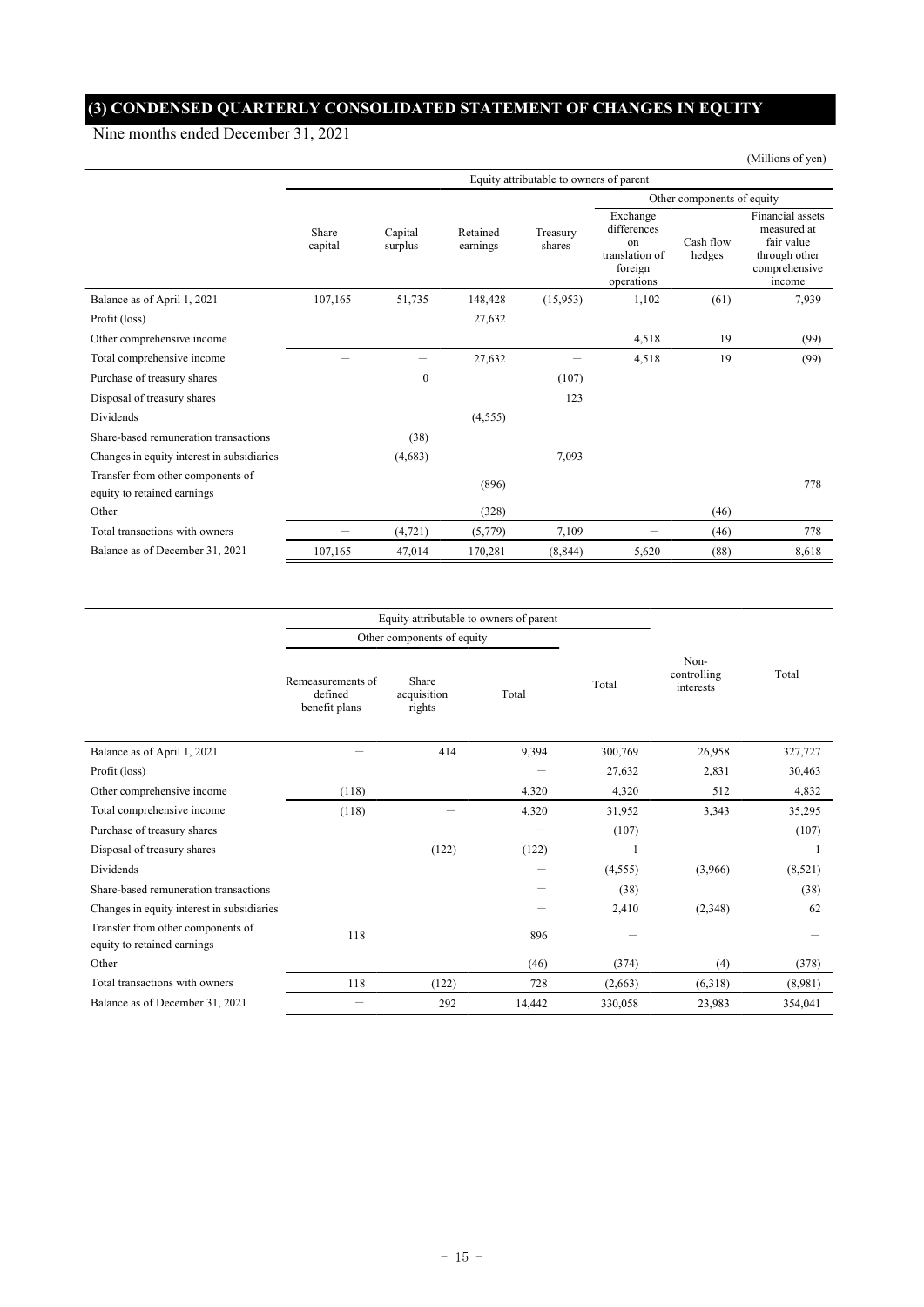# **(4) CONDENSED QUARTERLY CONSOLIDATED STATEMENT OF CASH FLOWS**

|                                                                                                               |                                        | (Millions of yen)                      |
|---------------------------------------------------------------------------------------------------------------|----------------------------------------|----------------------------------------|
|                                                                                                               | Nine months ended<br>December 31, 2020 | Nine months ended<br>December 31, 2021 |
| Cash flows from operating activities                                                                          |                                        |                                        |
| Profit (loss) before tax                                                                                      | (7,294)                                | 47,778                                 |
| Depreciation, amortization and impairment losses                                                              | 60,251                                 | 55,298                                 |
| Finance income and finance costs                                                                              | 1,603                                  | 1,364                                  |
| Share of loss (profit) of investments accounted for using equity method                                       | 414                                    | (951)                                  |
| Loss (gain) on sale of property, plant and equipment, intangible assets<br>and investment property            | (1,673)                                | (31,237)                               |
| Decrease (increase) in trade receivables                                                                      | 41,763                                 | 52,210                                 |
| Decrease (increase) in contract assets                                                                        | (22,896)                               | (41, 345)                              |
| Decrease (increase) in inventories and prepayments                                                            | (42, 493)                              | (43,380)                               |
| Increase (decrease) in trade payables                                                                         | (44, 255)                              | (11,656)                               |
| Increase (decrease) in contract liabilities                                                                   | 6,566                                  | 7,024                                  |
| Other                                                                                                         | (47, 426)                              | (24, 711)                              |
| Subtotal                                                                                                      | (55, 440)                              | 10,394                                 |
| Interest received                                                                                             | 283                                    | 274                                    |
| Dividends received                                                                                            | 2,105                                  | 1,301                                  |
| Interest paid                                                                                                 | (3,640)                                | (2, 553)                               |
| Income taxes paid                                                                                             | (12, 262)                              | (5, 135)                               |
| Net cash provided by (used in) operating activities                                                           | (68,954)                               | 4,281                                  |
| Cash flows from investing activities                                                                          |                                        |                                        |
| Purchase of property, plant and equipment, intangible assets and<br>investment property                       | (44, 783)                              | (30, 508)                              |
| Proceeds from sale of property, plant and equipment, intangible assets<br>and investment property             | 7,275                                  | 36,948                                 |
| Purchase of investments (including investments accounted for using<br>equity method)                          | (10, 732)                              | (2,887)                                |
| Proceeds from sale and redemption of investments (including<br>investments accounted for using equity method) | 650                                    | 13                                     |
| Proceeds from sale of equity interest in subsidiaries                                                         | 295                                    | 144                                    |
| Other                                                                                                         | 817                                    | (2,207)                                |
| Net cash provided by (used in) investing activities                                                           | (46, 478)                              | 1,503                                  |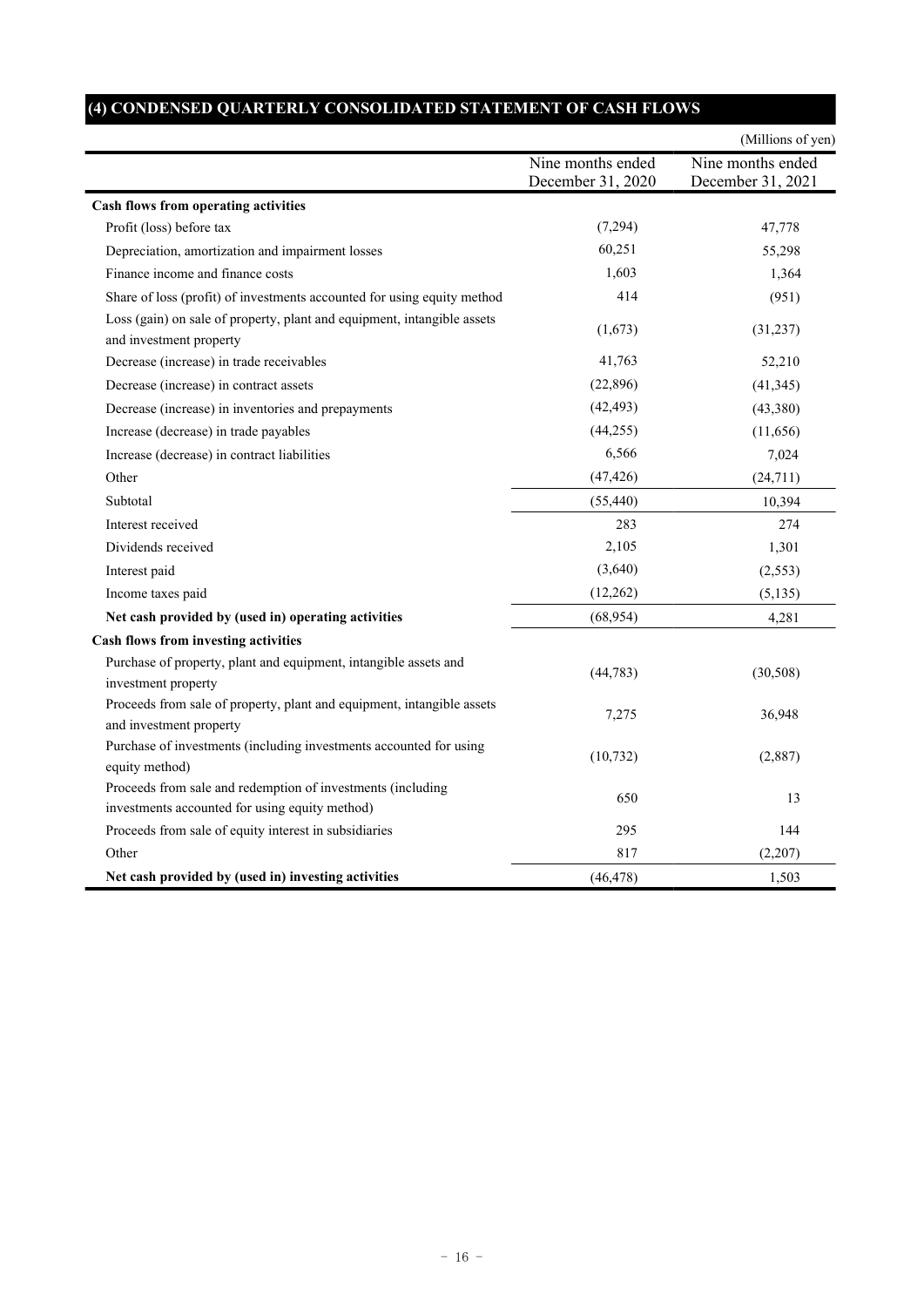|                                                                                                      |                                        | (Millions of yen)                      |
|------------------------------------------------------------------------------------------------------|----------------------------------------|----------------------------------------|
|                                                                                                      | Nine months ended<br>December 31, 2020 | Nine months ended<br>December 31, 2021 |
| <b>Cash flows from financing activities</b>                                                          |                                        |                                        |
| Net increase (decrease) in short-term borrowings                                                     | (38, 529)                              | (70, 387)                              |
| Net increase (decrease) in commercial papers                                                         | 24,000                                 | 80,000                                 |
| Proceeds from long-term borrowings                                                                   | 114,851                                | 10,915                                 |
| Repayments of long-term borrowings                                                                   | (37,752)                               | (23, 737)                              |
| Proceeds from issuance of bonds                                                                      | 30,000                                 |                                        |
| Redemption of bonds                                                                                  | (10,000)                               | (20,000)                               |
| Repayments of lease liabilities                                                                      | (14, 341)                              | (15,204)                               |
| Decrease (increase) in treasury shares                                                               | 131                                    | (5)                                    |
| Dividends paid                                                                                       | (2,979)                                | (4, 559)                               |
| Capital contribution from non-controlling interests                                                  | 52                                     | 63                                     |
| Dividends paid to non-controlling interests                                                          | (3,173)                                | (3,966)                                |
| Increase in other financial liabilities                                                              | 1,825                                  | 1,938                                  |
| Decrease in other financial liabilities                                                              | (637)                                  | (762)                                  |
| Other                                                                                                | 183                                    | 229                                    |
| Net cash provided by (used in) financing activities                                                  | 63,631                                 | (45, 475)                              |
| Effect of exchange rate change on cash and cash equivalents                                          | 1,710                                  | 1,708                                  |
| Net increase (decrease) in cash and cash equivalents                                                 | (50,091)                               | (37,983)                               |
| Cash and cash equivalents at beginning of period                                                     | 145,738                                | 120,766                                |
| Decrease in cash and cash equivalents resulting from exclusion of<br>subsidiaries from consolidation | (10)                                   |                                        |
| Cash and cash equivalents at end of period                                                           | 95,637                                 | 82,783                                 |

# **(4) CONDENSED QUARTERLY CONSOLIDATED STATEMENT OF CASH FLOWS**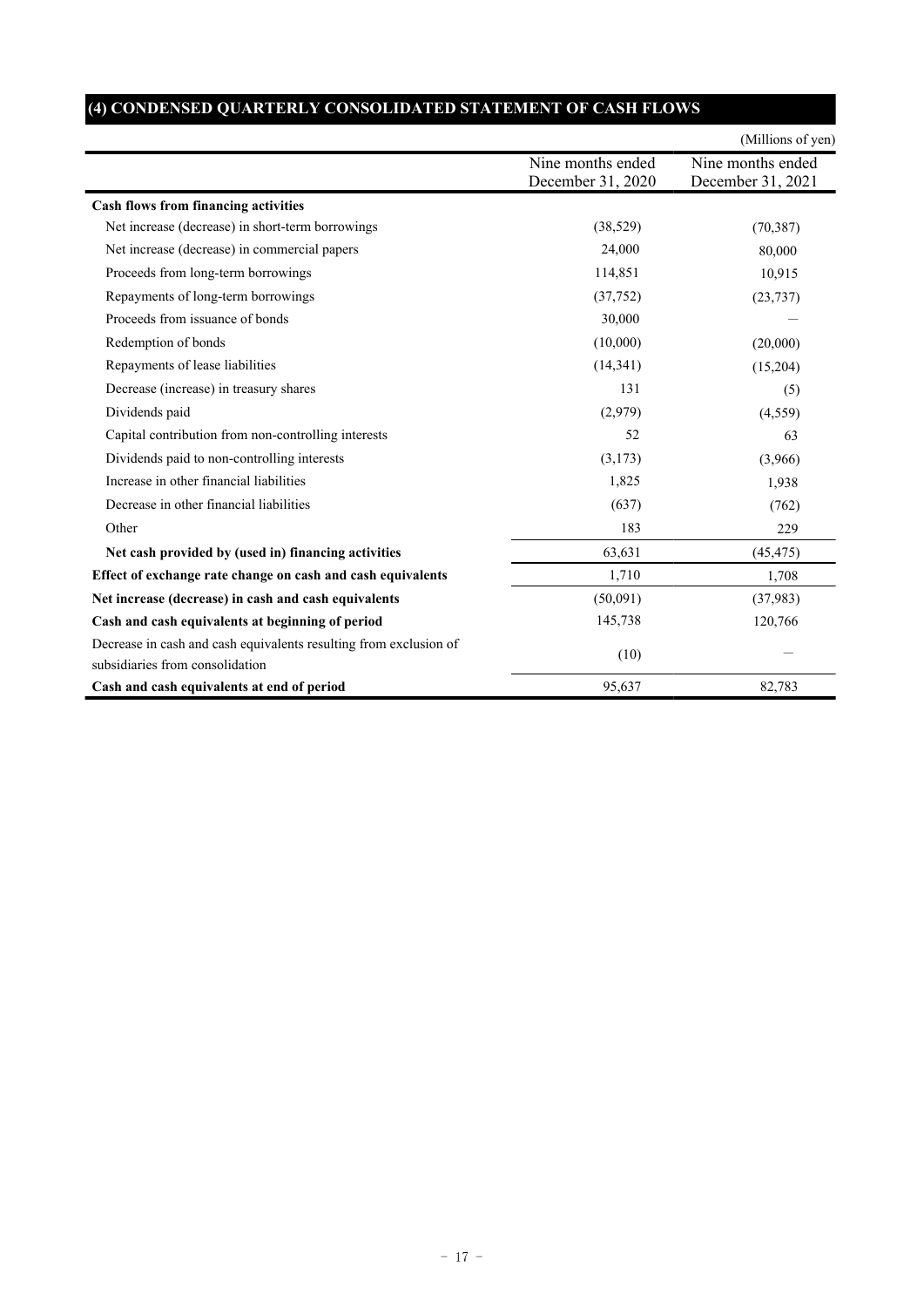### **(5) NOTES TO THE CONDENSED QUARTERLY CONSOLIDATED FINANCIAL STATEMENTS**

### **NOTES ON PREMISE OF GOING CONCERN**

Not applicable

### **CHANGES IN ACCOUNTING POLICIES**

Significant accounting policies applied by the IHI Group in the condensed quarterly consolidated financial statements are the same as those in the consolidated financial statements for the previous fiscal year. Income taxes for the condensed quarterly consolidated financial statements are calculated based on the estimated annual effective tax rate.

#### **SEGMENT INFORMATION**

#### **1. Overview of reportable segments**

The business segments are constituent units of the IHI Group for which separate financial information is available. The Board of Directors periodically examines these segments for the purpose of deciding the allocation of management resources and evaluating operating performance.

The IHI Group organizes SBUs by products and services and allocates business areas to control these SBUs. Each business area manages and supervises the SBUs' execution of business strategies, allocates management resources necessary for execution of the SBUs' business strategies. SBUs act consistent business process including sales, development, design, production, construction, service, etc. based on the visions and strategies drawn up by business area. Each SBU is an organization executing business and responsible for ensuring a profit in the SBU.

Based on the above, the IHI Group consists of segments by these business areas and sets the business areas of "Resources, Energy and Environment," "Social Infrastructure and Offshore Facilities," "Industrial Systems and General-Purpose Machinery," and "Aero Engine, Space and Defense" as its reportable segments. There are no aggregated business segments when deciding these reportable segments.

| Reportable segments                                    | Main businesses, products and services                                                                                                                                                                                                                                  |
|--------------------------------------------------------|-------------------------------------------------------------------------------------------------------------------------------------------------------------------------------------------------------------------------------------------------------------------------|
| Resources, Energy and                                  | Power systems (power systems plants for land use and power systems for ships),                                                                                                                                                                                          |
| Environment                                            | Carbon solutions, Nuclear energy (components for nuclear power plants)                                                                                                                                                                                                  |
| Social Infrastructure and                              | Bridges and water gates, Transport systems, Shield systems, Concrete construction                                                                                                                                                                                       |
| <b>Offshore Facilities</b>                             | materials, Urban development (real estate sales and rental)                                                                                                                                                                                                             |
| Industrial Systems and<br>General-Purpose<br>Machinery | Vehicular turbochargers, Parking, Rotating machineries (compressors, separation<br>systems, turbochargers for ships), Heat treatment and surface engineering,<br>Transport machineries, Logistics and industrial systems (logistics systems,<br>industrial machineries) |
| Aero Engine, Space and<br>Defense                      | Aero engines, Rocket systems and space utilization systems, Defense systems                                                                                                                                                                                             |

Main businesses, products and services belonging to each segment are as follows: